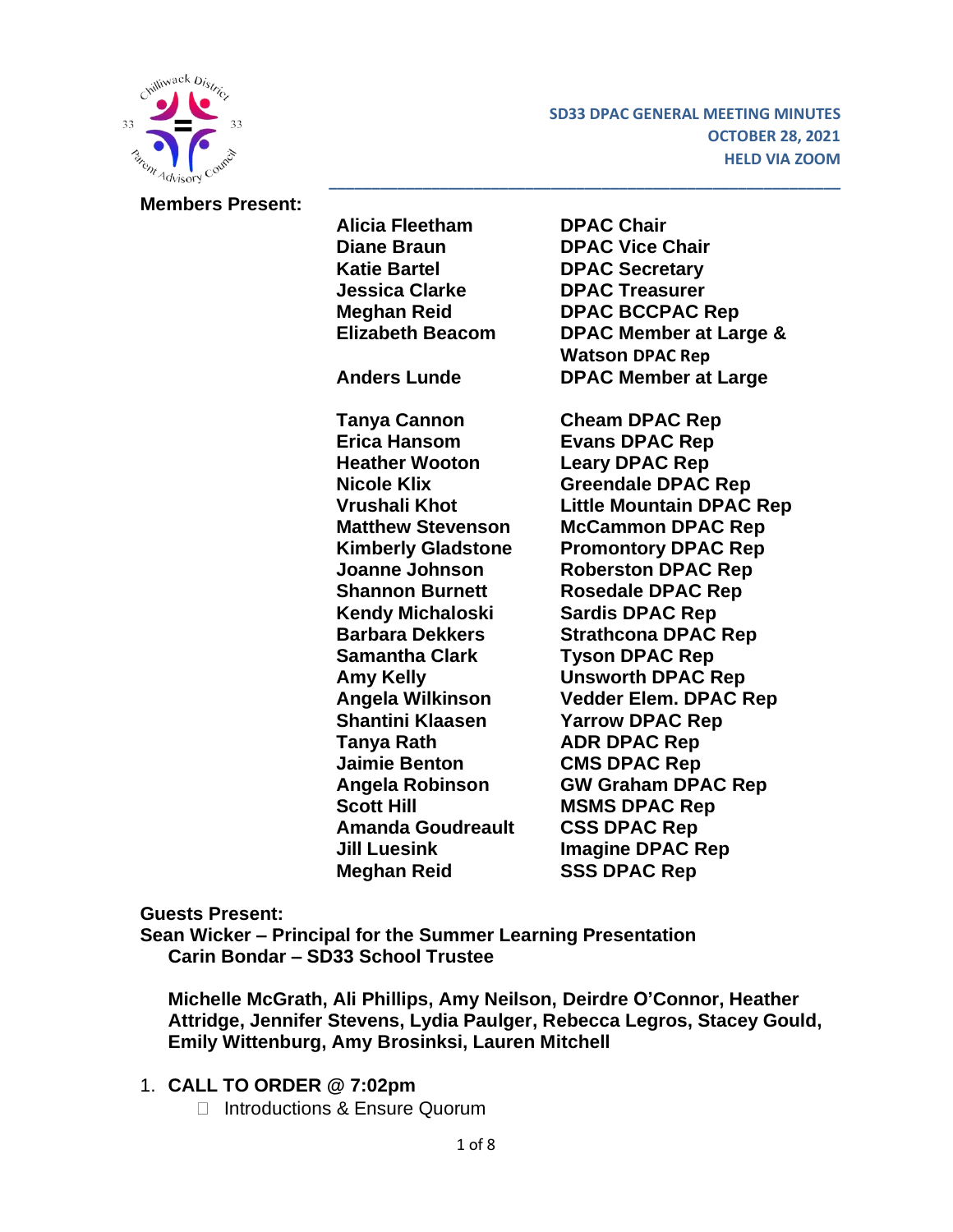

oQuorum of members met

- Adoption of Agenda
	- o **MOTION** by Meghan Reid THAT the agenda be adopted as circulated.
		- **Matthew Stevenson Seconded Approved**
- Approval of Minutes
	- o **MOTION** by Elizabeth Beacom THAT the minutes of the September 22<sup>nd</sup> General meeting be approved as circulated.

**\_\_\_\_\_\_\_\_\_\_\_\_\_\_\_\_\_\_\_\_\_\_\_\_\_\_\_\_\_\_\_\_\_\_\_\_\_\_\_\_\_\_\_\_\_\_\_\_\_\_\_\_\_\_\_\_\_\_\_\_**

■ Meghan Reid Seconded – Approved

#### **2. SPECIAL PRESENTATION – Summer Learning Program Parent Consultation**

- $\Box$  Sean Wicker gave a short presentation on the Summer Learning Program and asked for feedback on past experiences with the program from parents. DPAC Reps provided feedback on the program from their PACs.
	- o Many students enjoyed the Summer Learning Program, especially the Outdoor, Coding and Agricultures classes.
	- oParents felt there were not many interesting options for secondary students.
	- o Dates and times of the program were a barrier to families wishing to access the program. Some wanted a break after school gets out; times don't fit working parents' schedules; times were too short making it not worth the drive for parents who live far from the location of the program.
		- Sean Wicker advised that Ministry funding is tied to the timing of the program.
	- o Many parents felt communication with teachers and administrators was an issue. Many didn't know if their student was accepted into the program until a week before the start; some emails were not responded to and info was distributed very close to the start date making summer plans difficult to organize; Info on the website was incorrect as well.
	- o Many parents and students felt drop off and the first day was chaotic this past year due to COVID protocols
	- oParents of children with diverse needs and disabilities were unsure if there would be access to EA support and it was acknowledged that the staffing required can be a challenge for the district to meet.

# **3. REPORTS**

### **Trustee Report**

oThe Chilliwack School Board is actively discussing COVID and the possibility of a vaccine mandate while communicating with Fraser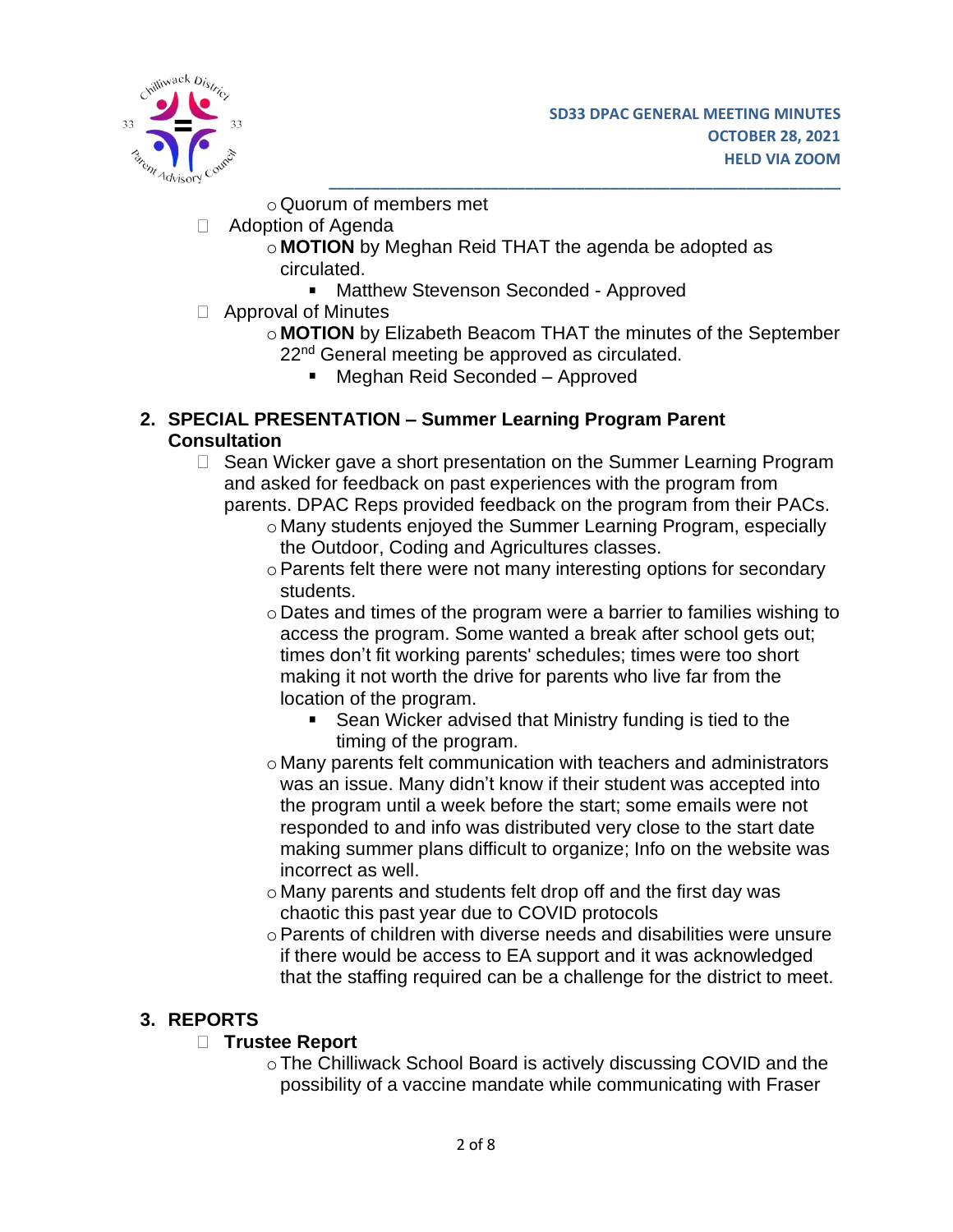

Health and watching what is happening in all districts across the province.

**\_\_\_\_\_\_\_\_\_\_\_\_\_\_\_\_\_\_\_\_\_\_\_\_\_\_\_\_\_\_\_\_\_\_\_\_\_\_\_\_\_\_\_\_\_\_\_\_\_\_\_\_\_\_\_\_\_\_\_\_**

- o Boundary changes are happening to accommodate the new Stito:s school [https://sd33.bc.ca/stitos-lalem-totilt-elementary-middle](https://sd33.bc.ca/stitos-lalem-totilt-elementary-middle-school)[school](https://sd33.bc.ca/stitos-lalem-totilt-elementary-middle-school)
	- **Indigenous students from Cultus Lake will be offered a** priority seat in the school.
- $\circ$  Initial info on the district Budget has been presented and projections are being made.
- oThe district has seen an increase in students registered which has surpassed the estimated number expected this year.

# **Committee Reports**

# o **CYC Committee**

- The School District hired a .5 Children and Youth in Care support teachers.
- **The YMCA is open, however the limited programming for** ages 0-6 is underused at this time.
- A presentation given on how Adverse Childhood Experiences presentation (ACES) affects lifelong health and learning.
	- Watch the video here:
		- [https://www.youtube.com/watch?v=IipVaPKnjRk&t=23](https://www.youtube.com/watch?v=IipVaPKnjRk&t=23&fbclid=IwAR057YPFvKMwo-vtCdPlOXbh9pt1Mc70Rsblj4iXBPhDoYAIbdUIjwCCfOw)
- Donna Simon from Gambling Support BC is available for free parent information gaming and screentime.
- Each school has a Safe and Inclusive School Lead (SOGI)

# o **Middle Years Committee**

- **MYC** met on Oct 22 with the new chair, Aileen Matthews.
- The results from the survey sent out to caregivers and teachers were reviewed.
- **MYC** is looking for gaps and barriers in the results.
- The next meeting is set for December 1st.

# o **CHC Committee**

- CHC hosts a trans-care group for 12–18-year old youth on Wednesday afternoons at the Neighborhood Learning Center. It is a safe place to hang out, not therapy.
- **Junior Achievement BC, being highlighted by the Chilliwack** Financial Literacy Committee, offers free resources for work readiness and those interested in entrepreneurship.
	- This resource is already in 97% of schools in BC.
	- A presentation will be given to the SD33 School Board in November.
- o**SAGE Committee**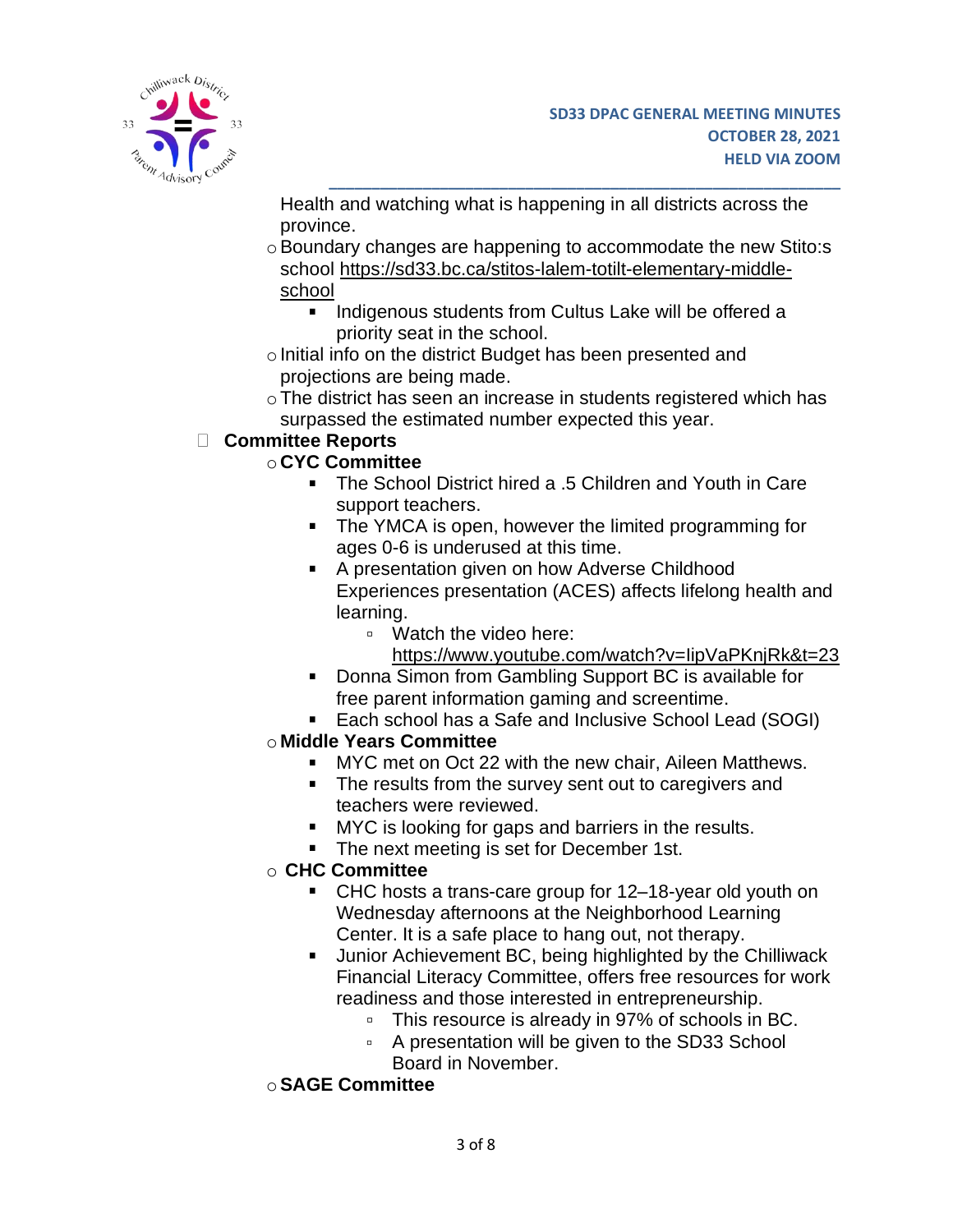

SAGE met on October 4<sup>th</sup> and is a brand new, grassroots advisory panel that is community based.

**\_\_\_\_\_\_\_\_\_\_\_\_\_\_\_\_\_\_\_\_\_\_\_\_\_\_\_\_\_\_\_\_\_\_\_\_\_\_\_\_\_\_\_\_\_\_\_\_\_\_\_\_\_\_\_\_\_\_\_\_**

SAGE will be meeting with the CTA to gather more information about what is happening with the SOGI resource and what gaps they might see. There are plans to meet with Dr. Meghan Mackenzie from the Gender Care Committee soon as well.

## o **Advisory Committee for Inclusive Education**

- ACIE met on October 25, there are still vacant seats for parents of students in Alternative Ed, Secondary, and who identify Indigenous. There are many staff seats on the committee so parent voices are very important to have. If any parents are interested, please reach out to DPAC.
- ACIE discussed other methods for the district to recruit parents to the committee.
	- Advertisements for ACIE parent reps went out on Twitter and school admin were to email parents but its unclear how many schools did
	- Facebook posts were recommended as a better way to engage parents.
- **The next meeting is Nov 8, then not until early Jan.**

### o **Budget Committee**

- Nov 4 is the first meeting. More information will be presented at the next DPAC General meeting.
- o**EPAC**
	- **The Education Policy Advisory Committee is made up of** students, teachers, admin, trustees, and parent representatives to give feedback on policies that are to be presented to the board.
	- **EPAC** has not met in 2 years and the first meeting is scheduled for November 1.
	- The policies being discussed on Nov 1 are policies  $\mathbf{u}$  . concerning DPAC and PAC. DPAC will bring feedback forward.

### **BCCPAC Report**

oA brief explanation of how BCCPAC, DPACs and PACs work alongside each other was given.

**More information can be found here:** [https://bccpac.bc.ca/index.php/resources/16-dpac-pac/920](https://bccpac.bc.ca/index.php/resources/16-dpac-pac/920-parent-stakeholders?fbclid=IwAR0_UwblFfzngSAPGD6N6TIiR0HGLIX2qQMTscNmYjE2yXbK7Njqex3akQY) [parent-](https://bccpac.bc.ca/index.php/resources/16-dpac-pac/920-parent-stakeholders?fbclid=IwAR0_UwblFfzngSAPGD6N6TIiR0HGLIX2qQMTscNmYjE2yXbK7Njqex3akQY)

[stakeholders?fbclid=IwAR0\\_UwblFfzngSAPGD6N6TIiR0HG](https://bccpac.bc.ca/index.php/resources/16-dpac-pac/920-parent-stakeholders?fbclid=IwAR0_UwblFfzngSAPGD6N6TIiR0HGLIX2qQMTscNmYjE2yXbK7Njqex3akQY) [LIX2qQMTscNmYjE2yXbK7Njqex3akQY](https://bccpac.bc.ca/index.php/resources/16-dpac-pac/920-parent-stakeholders?fbclid=IwAR0_UwblFfzngSAPGD6N6TIiR0HGLIX2qQMTscNmYjE2yXbK7Njqex3akQY)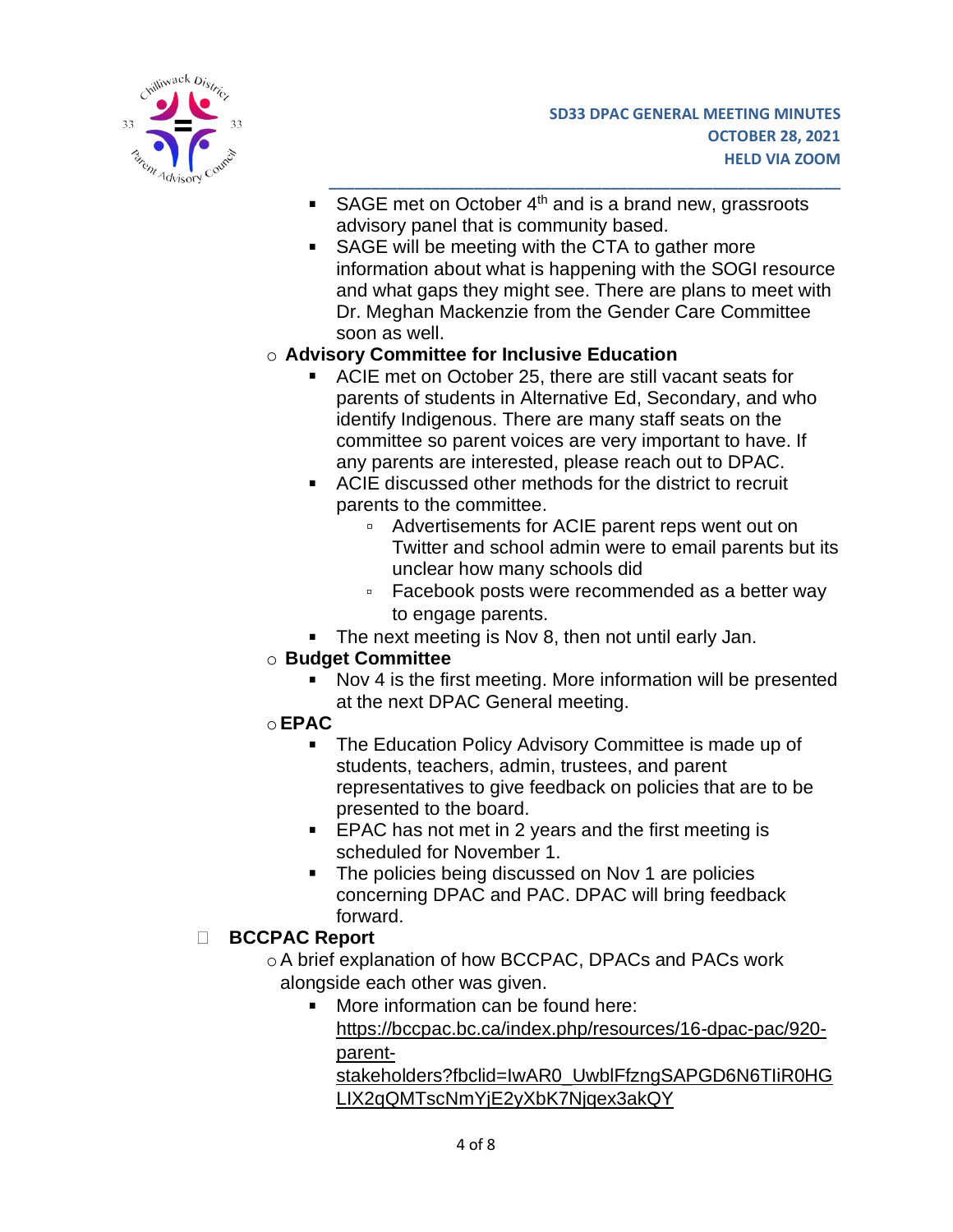

- oPACs need to register and pay fees with BCCPAC by Dec 31 for voting rights at the BCCPAC AGM.
	- Registration link:
		- [https://bccpac.bc.ca/index.php/members/membership](https://bccpac.bc.ca/index.php/members/membership-renewal)[renewal](https://bccpac.bc.ca/index.php/members/membership-renewal)

**\_\_\_\_\_\_\_\_\_\_\_\_\_\_\_\_\_\_\_\_\_\_\_\_\_\_\_\_\_\_\_\_\_\_\_\_\_\_\_\_\_\_\_\_\_\_\_\_\_\_\_\_\_\_\_\_\_\_\_\_**

- $\circ$  Gaming grants are coming out a little late this year.
- o Survey on Student Reporting is available until November 5
	- **Parents can give feedback for BCCPAC to present the** parent view to the Ministry of Education.
		- <https://feedback.engage.gov.bc.ca/944758?lang=en>

### **Treasure's Report**

- oSee Attachment #1
- oAs of September 30, 2021:
	- Gaming Account balance after commitments is \$5156.76
	- General account balance after commitments is \$2006.92

## **Chair's Report**

- o The DPAC Executive has turned the DPAC Facebook group post approval turned on. This has helped with the workload involved in managing the page.
- o Cross Campus Program is available as an option for secondary students who want or need a class that is not offered at their home school. This option will be reviewed on a case-by-case basis and parents and students are asked to discuss options with their school counsellor.
- o DPAC is funding Saleema Noom's program at Unsworth, the school will have 30-day access to K-7 workshop and parent videos
	- DPAC will present Saleema Noom on March 8, 6:30-8pm via Zoom to parents across the district as well. More information to come closer to the date.
- o On September 26<sup>th</sup> Vancouver DPAC reached out to DPACs across the province seeking support on their letter advocating for stronger COVID safety measures with a short due date. Chilliwack DPAC offered PACs an opportunity to vote, discuss the letter with their membership and provide feedback. The vote was split with many PACS abstaining. Many PACs did not support all aspects of the letter but did want additional safety measures in place.
- o CTA and CUPE and DPAC partnered to write a letter to the board requesting COVID be a standing item on board meetings agendas. The board responded to add the item when there is something new to report.
- $\circ$  At the October 5<sup>th</sup> school board meeting it was announced that assemblies/large student gatherings would no longer be occurring which was also a top safety concern for many parents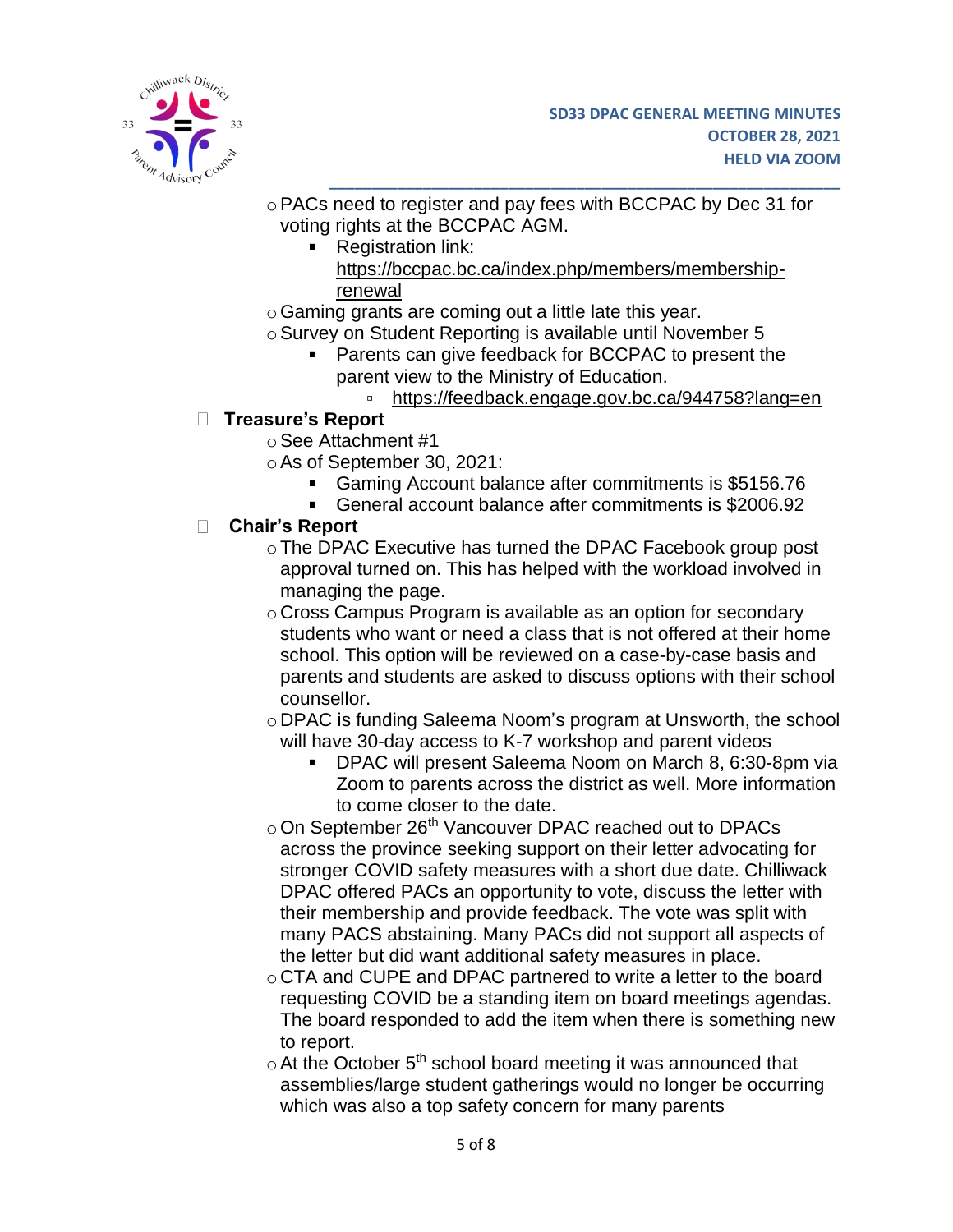

oTrustees and district staff have ensured that DPAC will be updated with next steps and plans as things unfold at the ministry, regional and district level. As has been the case for the last year and half things change quickly and plans and directions shift repeatedly. DPAC is striving to address issues as they arise and promptly while still working within our means in a volunteer advisory capacity.

**\_\_\_\_\_\_\_\_\_\_\_\_\_\_\_\_\_\_\_\_\_\_\_\_\_\_\_\_\_\_\_\_\_\_\_\_\_\_\_\_\_\_\_\_\_\_\_\_\_\_\_\_\_\_\_\_\_\_\_\_**

o DPAC provided feedback on the proposed changes to the school board's code of conduct and ethics policy. DPAC also provided further feedback to the ministry appointed special advisor via email and in an additional phone call.

# **4. UNFINISHED BUSINESS**

### **Transmountain Pipeline**

- oAl Van Tassel provided DPAC with an update
	- Construction is set to begin for July and August 2022, VMS and Watson have the pipeline on school property while Unsworth, Tyson, MSMS and SSS are within close proximity. All schools will have a school safety plan
	- **Current safety plans such as hold and secure and contacting** the TMP emergency number will stay in place and any new measures will be communicated out.
	- **DPAC** is encouraging parents to ask admin any questions they may have and are looking for parents of students at affected schools for possible volunteer committee work. Parents can reach out to DPAC for more information.

# **5. NEW BUSINESS**

# **COVID Vaccine Mandate for School Staff and Volunteers**

- oThis vote has highlighted PACs need to review their C&B's to ensure proper processes and to understand PAC and DPAC's procedures and C&B's.
- o DPAC focused efforts and energy on supporting PACs directly. Parents should reach out to their PAC Executive with concerns first.
- o **MOTION** by Matthew Stevenson THAT DPAC write a letter to the Chilliwack Board of Education supporting a COVID vaccine mandate for school staff and volunteers.
	- □ Seconded by Meghan Reid.
	- Discussion on the motion highlighted parent concerns around the issues with voting methods that PACs used for parent engagement.
	- **DPAC Executive advised that each PAC governs itself with** its own constitution and bylaws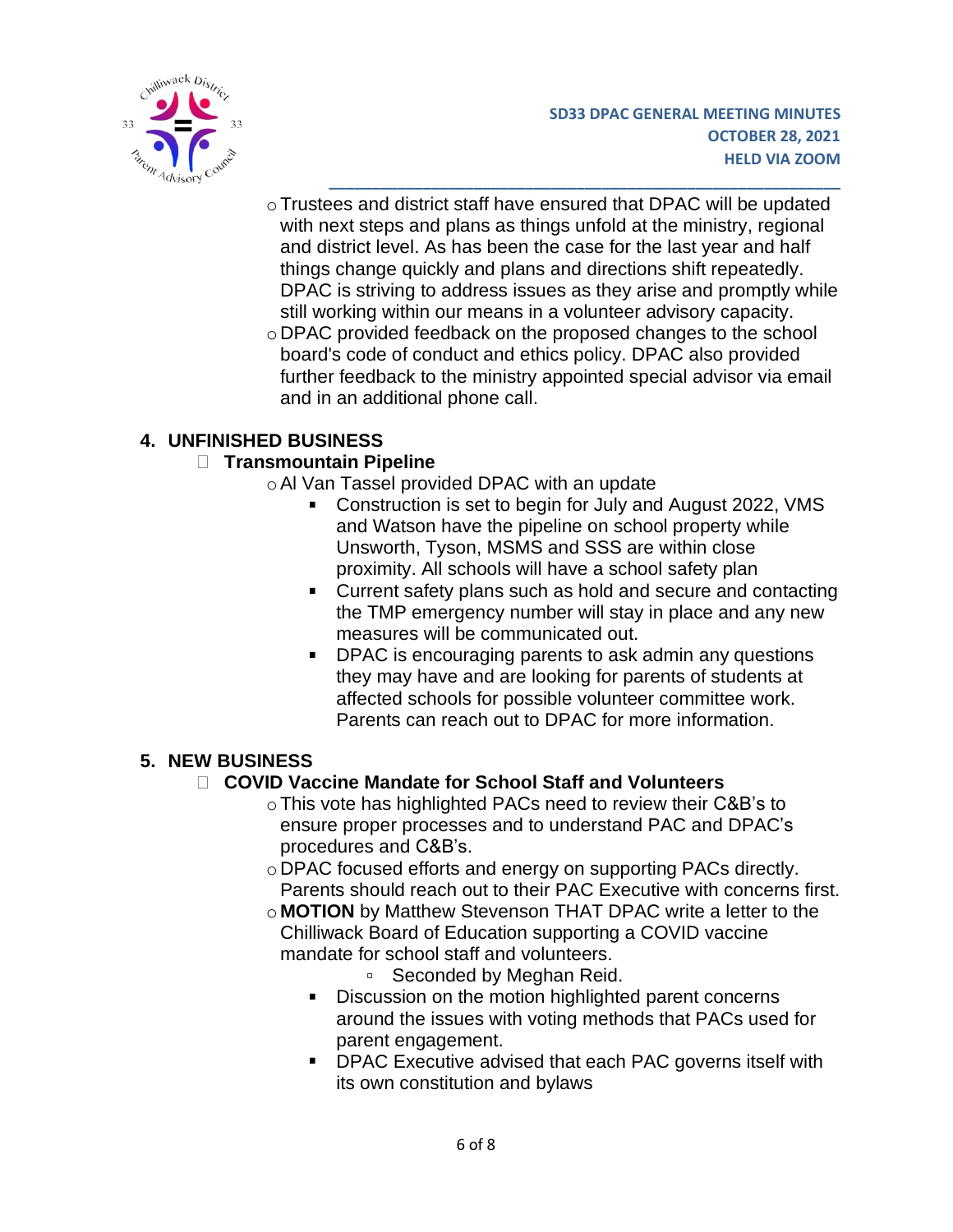

- **Shantini Klaasen called the question and Matthew** Stevenson seconded.
	- MOTION PASSED
		- 9 PACs voted YES, 8 PACs voted No, 6 PACs abstained.

**\_\_\_\_\_\_\_\_\_\_\_\_\_\_\_\_\_\_\_\_\_\_\_\_\_\_\_\_\_\_\_\_\_\_\_\_\_\_\_\_\_\_\_\_\_\_\_\_\_\_\_\_\_\_\_\_\_\_\_\_**

- **6. DATES OF UPCOMING MEETINGS DPAC General Meeting November 25, 2021 at 7pm via Zoom**
- **7. ADJOURNMENT @ 9:07pm**

 $\blacksquare$ 

**Katie Bartel Alicia Fleetham DPAC Secretary DPAC Chair**

**Prepared By: Draft Approved By:** 

**<sup>X</sup>**Katie Bartel **<sup>X</sup>** Alicia Fleetham

**Attachment #1 – Treasurer's Report**